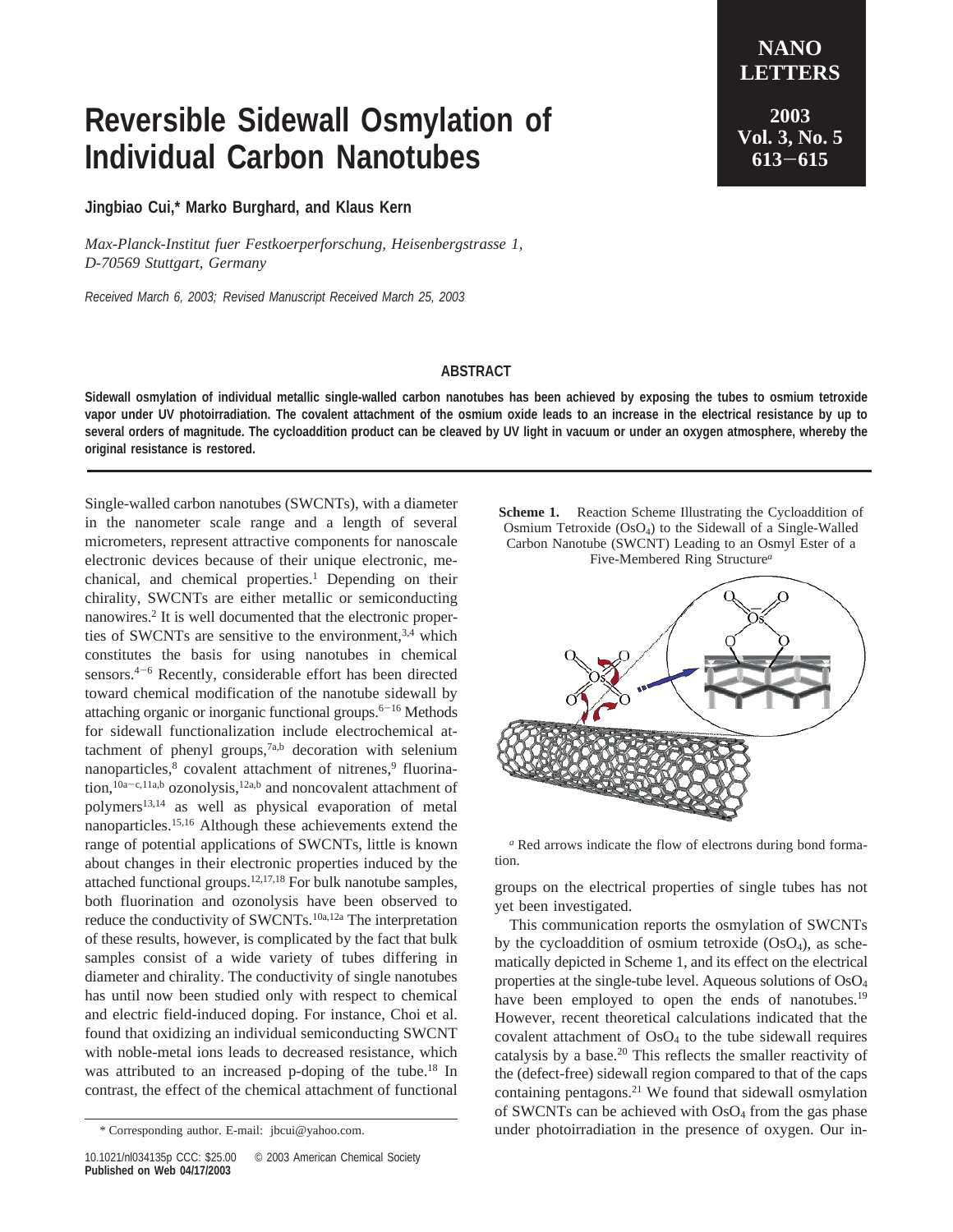

**Figure 1.** Current/voltage (*I*/*V*) characteristic of an individual metallic SWCNT before osmylation showing a two-terminal resistance of 19 k $\Omega$  at room temperature. The tube is contacted with two AuPd electrodes on top (∼150-nm electrode separation). The inset displays the tube conductance as a function of gate voltage at room temperature (1 mV bias voltage).

situ electrical measurements reveal that the reaction of  $OsO<sub>4</sub>$ with the sidewall of metallic SWCNTs decreases the tube conductance by up to several orders of magnitude. Photoactivation is also effective for splitting the cycloaddition product into the starting compounds, by which the original resistance of the tube is restored.

SWCNTs were deposited on an  $n^+$ -Si/SiO<sub>2</sub> wafer (100nm oxide thickness) and were contacted by Au/Pd electrodes on top (∼150-nm electrode separation) as described previously.22 The gate dependence of conductance is used to determine whether a given tube is metallic or semiconducting. For the present study, we selected individual metallic SWCNTs characterized by a very small gate dependence, as exemplified in Figure 1 for one specific tube with a roomtemperature resistance of ∼19 kΩ. The same tube was placed in a glass chamber that was then evacuated to a pressure of  $p = 5 \times 10^{-4}$  mbar. After filling the chamber with OsO<sub>4</sub> vapor (final concentration  $10^{-7}$  mol/cm<sup>3</sup>), no resistance change was detected on a time scale of minutes. The addition of pure oxygen, which was tested for pressures up to 0.2 bar, did not change the behavior as shown in region I of Figure 2. An increase in resistance was observed (region II) when the tube in the  $OsO<sub>4</sub> + O<sub>2</sub>$  atmosphere was irradiated through a transparent glass window with UV light  $(\lambda = 254)$ nm). This increase stopped after switching off the UV light source—in the present case, after 50 min—which resulted in a resistance increase by a factor of 30. Without UV irradiation, the sample in the  $OsO<sub>4</sub> + O<sub>2</sub>$  atmosphere did not show any further resistance change (region III). After the removal of the  $OsO<sub>4</sub>$ , the original resistance could be recovered by UV irradiation of the tube in the  $O_2$  atmosphere (region IV), although this process takes significantly more time than the osmylation. Resistance recovery can also be achieved by irradiation in vacuum; however, this requires longer reaction times than in the  $O<sub>2</sub>$  atmosphere. Our studies of several different metallic tubes revealed that even after



**Figure 2.** Two-terminal resistance of the metallic SWCNT in Figure 1 measured in situ for different gas-phase compositions. Regions I and II correspond to the tube in the  $OsO<sub>4</sub> + O<sub>2</sub>$ atmosphere without and with UV light irradiation ( $\lambda = 254$  nm), respectively. Within region III, no UV light was used. After the removal of OsO4, the sample was again irradiated with UV light, this time in a pure  $O_2$  atmosphere (region IV).

longer osmylation, associated with resistance increases of up to 5 orders of magnitude, the resistance change can be reversed by UV light irradiation. Using the above-described conditions, we found that the resistance of a metallic tube can be cycled at least three times.

We attribute the resistance increase of the metallic SWCNTs to the cycloaddition of  $OsO<sub>4</sub>$  to the carbon lattice of the tube. Because the adduct formation is associated with transforming carbon/carbon double bonds into carbon/carbon single bonds, it is expected to reduce the  $\pi$ -electron density and thereby the conductivity of the tube. The formation of covalent bonds between OsO4 and the tube sidewall is supported by the following observations. First, the effect of osmylation could be reproducibly reversed only if the sample remained in the closed chamber during the whole process but not with tubes that had been exposed to ambient conditions after the osmylation. This behavior points to the hydrolysis of the osmyl ester that occurs upon contact with humidity. Second, the fact that without UV irradiation no resistance change is observed indicates that mere physisorption of OsO4 does not affect the carrier density and/or carrier scattering in the metallic tube. It is known that photoexcitation with an energy of least that of the charge-transfer band of arene/OsO4 complexes leads to the corresponding adducts,<sup>23</sup> which have, for example, been used in the synthesis of cyclite derivatives from benzene.<sup>24</sup> It is plausible that a similar reaction takes place with the SWCNTs. Concerning the role of oxygen in the osmylation and reverse reaction, however, we can only speculate at the present stage. As one possibility, oxygen may assist the photoinduced charge transfer between  $OsO<sub>4</sub>$  and the tube, which represents the rate-limiting step.23

In summary, we have shown that osmylation of the SWCNT sidewall can be achieved by photoactivation. Cycloaddition of  $OsO<sub>4</sub>$  is found to decrease the  $\pi$ -electron density in the tubes and therefore increases their resistance. Since the cycloaddition can be reversed, this chemical